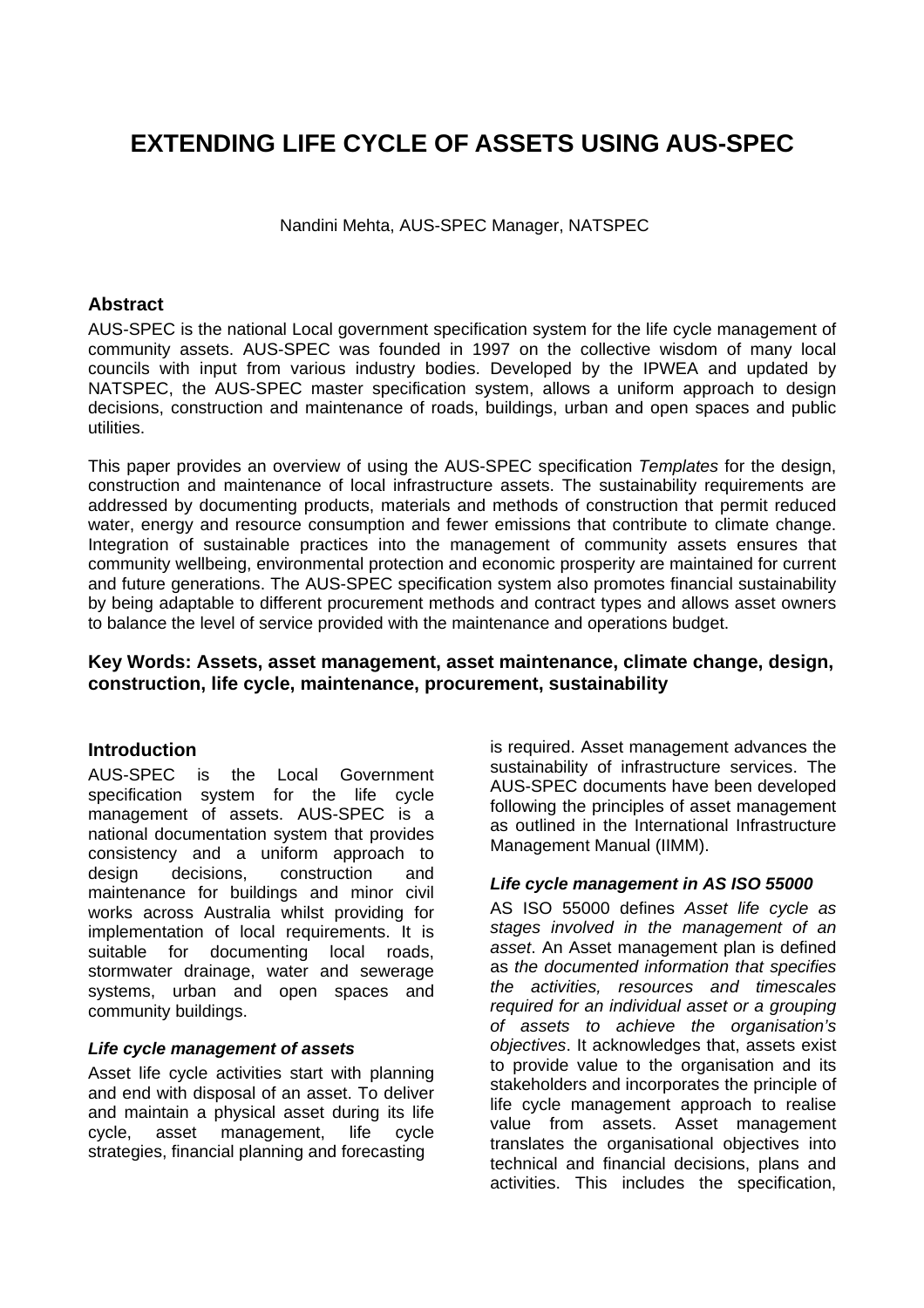design and implementation of a supporting asset management system. The asset management plan can enable an organisation to link, its asset management system and a variety of specific, technical asset management requirements. These specific technical requirements are given in standards and provide information on design, construction, material and process information. The standards when cited in the specifications like NATSPEC and AUS-SPEC become part of the contract documents.

AS ISO 55000 clause 2.6 further states that using an integrated systems management approach allows an organisation's asset management system to be built on elements of its other management systems such as quality, environment, health and safety and risk management. AUS-SPEC's *0167 Integrated management* worksection can be used to implement an integrated approach and helps reduce cost, risks and improves cross functional coordination.

#### *AUS-SPEC for life cycle management of assets*

The development of standard processes of documentation, like AUS-SPEC, improves efficiencies and effectiveness.

AUS-SPEC focuses on the engineering and technical aspects and processes of 'how to' plan, design and construct new assets and maintain existing assets. AUS-SPEC also provides sample contract documents for different types of projects.



Figure 1: Asset Lifecycle Activities (Source: IIMM)

Figure 1 from IIMM, represents the asset life cycle activities. AUS-SPEC can be used for the following IIMM defined life cycle activities:

- Asset planning
- Asset creation
- Operations and maintenance
- Asset monitoring
- Renewal and rehabilitation.

AUS-SPEC cites the Australian Infrastructure Financial Management Guidelines (AIFMG) in the TECHguides to raise awareness of the financial aspects of Local government assets. This is to assist Councils to improve their asset management performance and financial sustainability. TECHnote GEN 017 provides a summary of *Using AUS-SPEC for asset management*.

AUS-SPEC is a joint venture between NATSPEC and IPWEA. IPWEA through NAMS.AU provides tools and templates to assist Local Government councils to develop integrated asset management systems and practices to keep a record of existing assets, integrate asset management with Council's corporate and financial planning systems.

#### **Extending life cycle of assets through sustainability**

Local government infrastructure assets must be maintained throughout their lifecycle. The delivery, maintenance and repair of roads, parks, public buildings and amenities is a major responsibility and challenges local government to provide these services in a sustainable manner, maintaining the financial capital and the infrastructure capital over the long term.

*Sustainability is about ensuring that the wellbeing of current and future generations of Australians is maintained or improved over time.* 

Wellbeing is a combination of community liveability, environmental sustainability and economic prosperity. *Sustainability is also the ability to maintain certain values, assets or*  capabilities over the long term*.* Garry Bowditch, Director and CEO SMART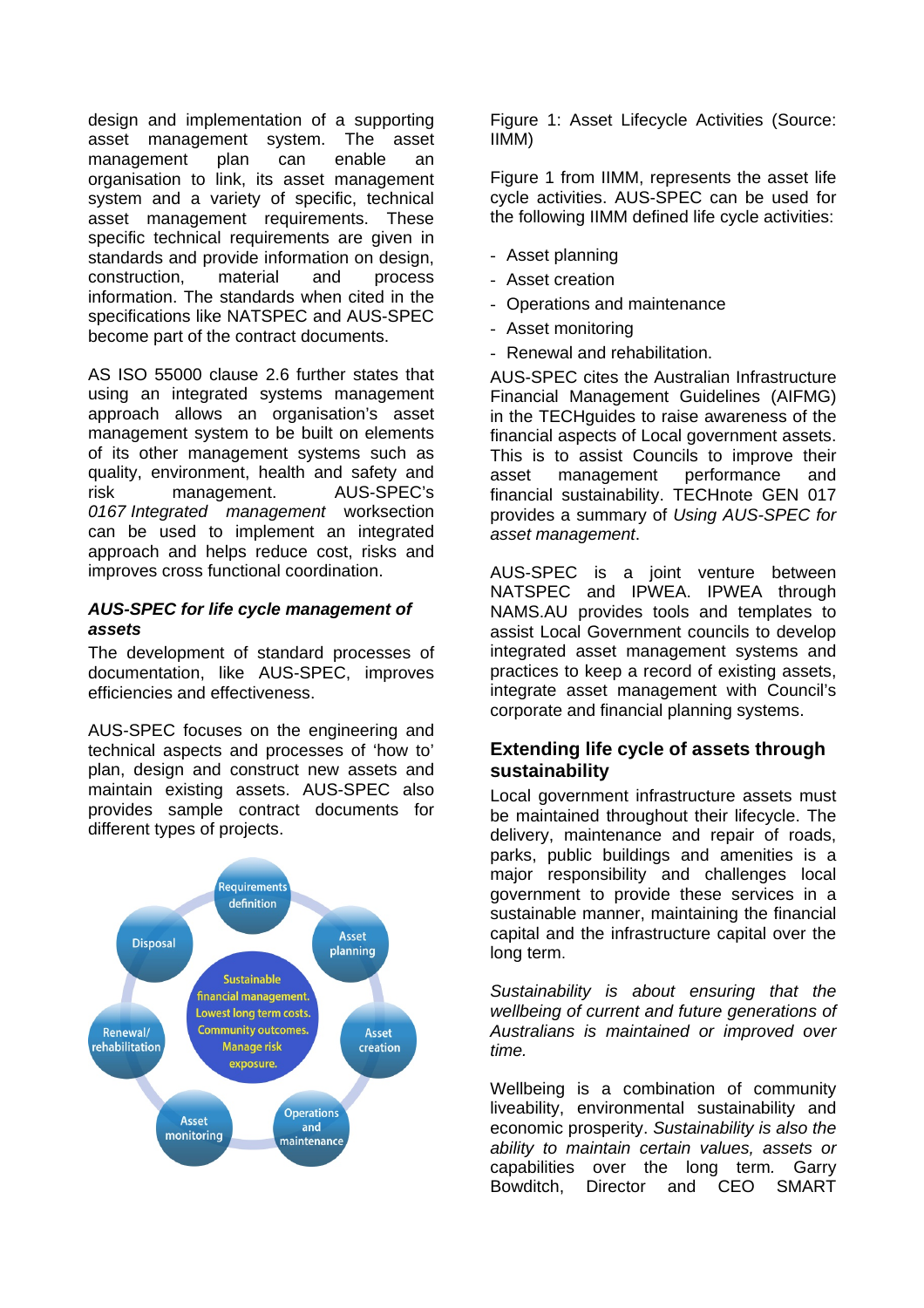Infrastructure facility, University of Wollongong states, *Infrastructure is not an engineering artefact but an agent of change, is it possible to imagine infrastructure systems that can meet the needs of double today's population with half of today's resources while providing twice the liveability?* 



Figure 2: Sustainable procurement

Considering sustainability at an early stage of procurement decision-making process can identify opportunities to:

- Reduce energy consumption.
- Identify whether there is a more sustainable alternative readily available.
- Rethink and revise specifications in order to improve sustainability outcomes.

Sustainable procurement as shown in Figure 2 can be aligned with the general stages of the procurement process to reduce the adverse environmental, social and economic impacts of purchased products and services throughout their life cycle. Specification *Templates* can be customised to provide either minimum or desirable sustainability requirements.

#### *Procurement for sustainable construction*

The overall objective of good design is to ensure that buildings, infrastructure, public spaces and places are buildable, fit for purpose, resource efficient, sustainable, resilient, adaptable and attractive. Good design is synonymous with sustainable construction.

Sustainable procurement can be defined as:

A process whereby organisations meet their needs for goods, services, works and utilities in a way that achieves value for money on a whole life basis in terms of generating benefits not only to the organisation, but also to society and the economy, while minimising damage to the environment.

The focus of sustainable procurement is not just on asset delivery but also on the environmental impact of the asset throughout its life cycle, including avoiding unnecessary consumption as illustrated in Figure 3



More details on sustainable procurement are discussed in the NATSPEC TECHreport *TR06 Procurement – past and present*.

AUS-SPEC documents assist in defining the different stages of project delivery providing a clear project scope and a platform for quality design documentation for the selected procurement system. Requirements are defined clearly and unambiguously and specified before proceeding with any procurement. This will ensure that prospective suppliers/contractors can offer to provide the goods, services, or works requested by the Local Government Councils.

Most aspects of sustainability relating to buildings and infrastructure are design decisions. The primary function of the specification is to give effect to design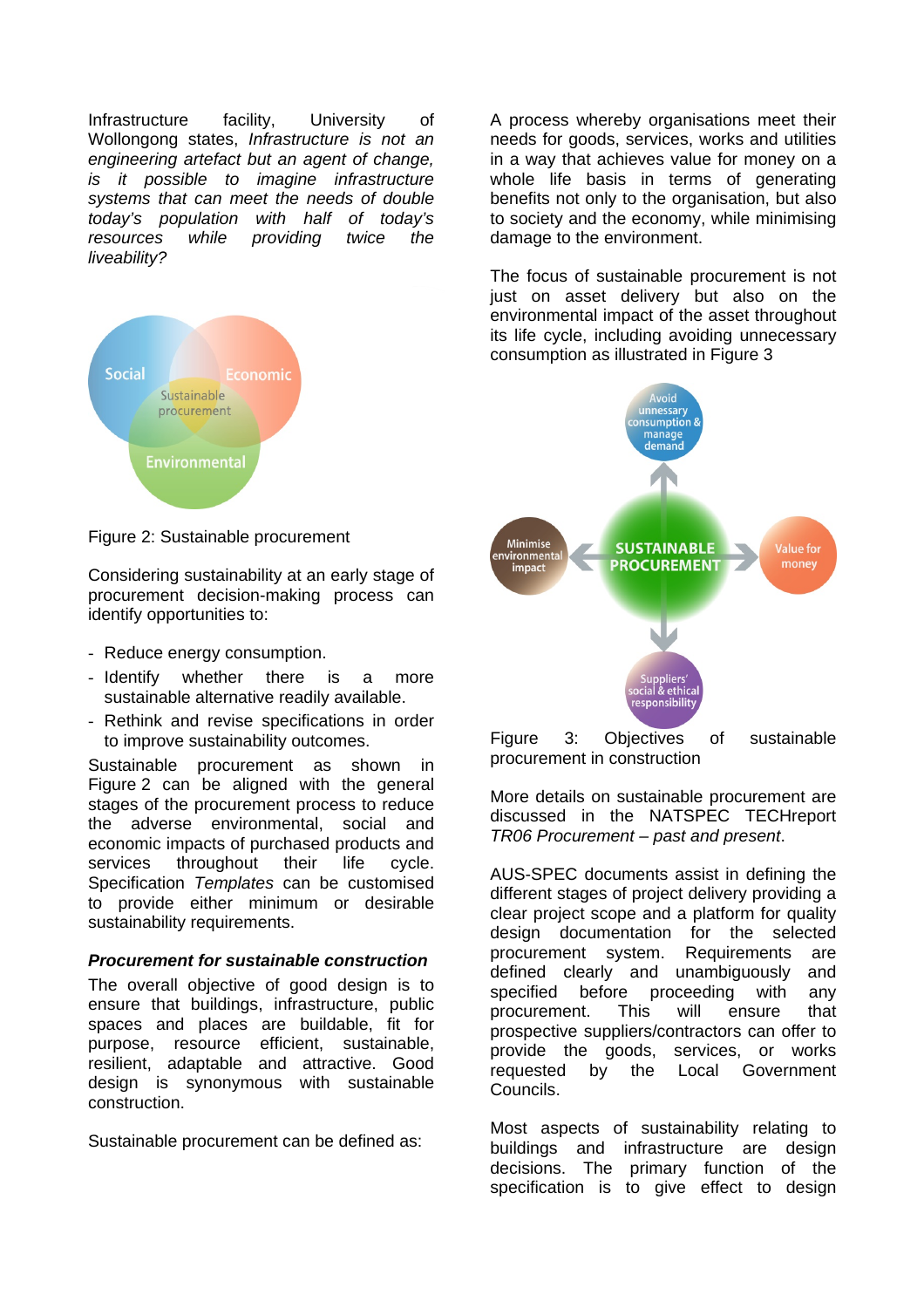decisions. A specification addresses sustainability requirements by documenting products, materials and methods of construction that permit the implementation of ecological sustainable development (ESD). Most of the worksection *Templates* include sustainability requirements through choice of materials, and energy and water conservation measures for example, including integrated management, water sensitive urban design, stormwater harvesting, control of erosion and sedimentation, demolition for re-use, recycled and durable materials.

Sustainability requirements addressed in specifications focus on:

- Giving effect to design decisions not shown on the drawings.

- Specifying sustainable materials and methods of construction.
- Specifying components and products that permit the implementation of sustainable design.
- Meeting mandatory sustainability requirements to the extent that these can be handled through the specification process.

Asset maintenance strategies which address sustainability requirements such as social and environmental factors provide significant savings in life cycle costs. The maintenance strategy will bridge the development phase and the operation phase. Maintenance is an on-going process and the Plan, Do, Check and Act (PDCA) cycle provides a framework for life cycle maintenance as shown in Figure 4.



#### **Figure 4: Continuous improvements in asset maintenance for sustainability [7]**

EPCIC in the figure refers to Engineering, Procurement, Construction, Installation, and Commissioning.

#### *Sustainability requirements in AUS-SPEC*

AUS-SPEC addresses the sustainability issues by embedding the requirements in the design, construction and maintenance worksections to create specifications for infrastructure projects including, roadworks, urban and open spaces, buildings and public utilities. Life cycle management of assets are<br>covered by the following AUS-SPEC covered by the following AUS-SPEC worksections:

- Planning and Design worksections: These worksections form a basis for uniform design processes for civil infrastructure works. These worksections can be used for Council capital works as well as developmental works.
- Construction worksections: These specifications are for Quality control and Integrated management systems and contracts associated with most Councils' engineering activities.
- Maintenance worksections: The AUS-SPEC maintenance system recommends a proactive approach to asset maintenance and includes maintenance and operations specifications for parks and recreations areas, buildings and facilities, road reserves and public utilities.

The sustainability requirements covered in planning and design, construction and maintenance worksections are listed in Appendix B. However, these are only minimum requirements; additional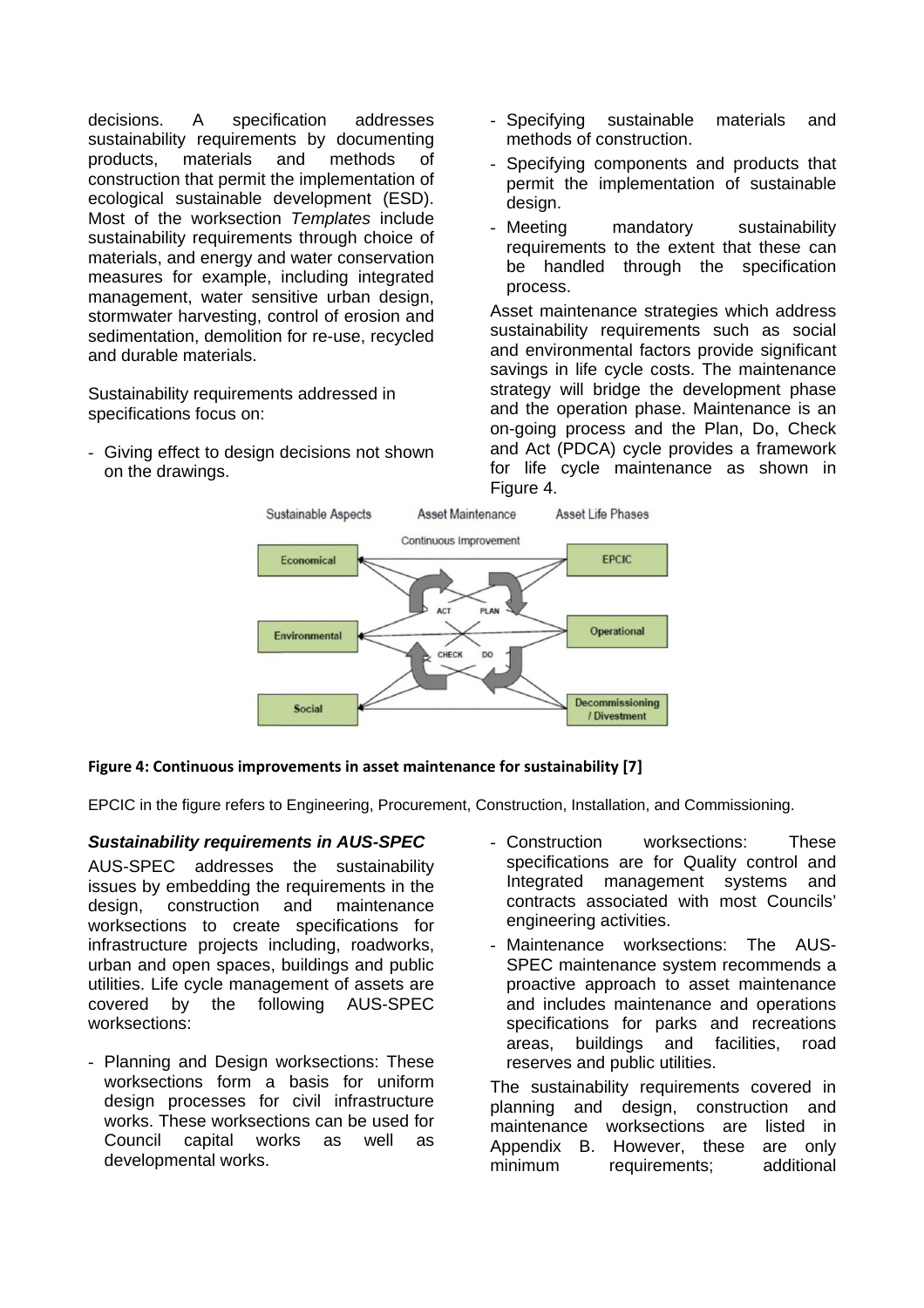sustainability requirements can be added to the worksection *Templates* as appropriate.

#### *Sustainability requirements for buildings*

The AUS-SPEC *Complete* package includes the NATSPEC *Building basic* and the NATSPEC *Building landscape* package. The sustainability requirements for building works are covered by NATSPEC packages. The sustainability requirements for local government infrastructure assets are covered by AUS-SPEC packages. Together they provide a whole system for creating a sustainable specification.

The ways in which the specification can be used to implement specific ESD principles can be divided into a number of broad categories:

- Energy conservation and greenhouse gas reduction.
- Conservation of other consumables (like water).
- ESD appropriate materials e.g. materials with low volatile organic compounds (VOC) emissions.
- Quality environment, both inside and outside the building, using ESD principles.

NATSPEC provides a framework in which clients and designers who wish to incorporate ESD principles and consider life cycle costs can do so, while also enabling appropriate choices to be made for clients whose priority is lowest initial cost. NATSPEC addresses the ESD provisions in the NATSPEC TECHreport TR01 *Specifying ESD*.

AUS-SPEC provides a number of TECHreports and TECHnotes listed in Appendix A with additional information on sustainability requirements and how NATSPEC and AUS-SPEC addresses them in the specifications.

#### *Specifying refurbishment with NATSPEC*

*Refurbishing presents an opportunity to reposition a building in the marketplace, improve environmental performance, reduce running costs and increase occupant comfort. Whether it is a minor, major or total upgrade, a well written specification can ensure the required quality level is achieved.* 

NATSPEC TECHreport TR04 *NATSPEC for refurbishment, retrofitting and adaptive reuse* outlines how the NATSPEC specification system may be used for refurbishment, retrofit and adaptive re-use projects.

#### **Extending life cycle of assets through maintenance management**

*Asset life cycle covers planning, investment/procurement, management-in-use and disposal of assets such that their service delivery potential is maximised and that risks and costs are managed over their entire life.* 

*Strategic asset management framework - Lifecycle planning, Qld Department of Housing and Public works*.

If appropriate design and construction techniques are adopted during the asset creation phase then minimum maintenance is required. To extend the life cycle of assets, proactive maintenance management system should be in place. Maintenance aims to preserve an asset and includes regular checking, repairs and minor improvements to remove the cause of any defects and avoid excessive repetition of maintenance effort. Each council needs to have a maintenance policy and strategy to effectively manage and maintain their assets at an appropriate level of service and structural integrity at the lowest possible cost to the asset owner and users. Delayed or neglected maintenance may incur additional direct and indirect costs and shorten the life of an asset.

#### *AUS-SPEC maintenance system*

The AUS-SPEC maintenance system is based on quality management, competitive principles and programmed maintenance. It reflects the move from predominantly direct control, responsive maintenance and operations to the proactive approach outlined in the National Sustainability Frameworks for Asset Management for Local Government, and developed in the International Infrastructure Management Manual (IIMM) and the Australian Infrastructure Financial Management Guidelines (AIFMG). The system allows asset owners to balance the level of service provided with the maintenance and operations budget available, and prepare documentation for inhouse and/or external maintenance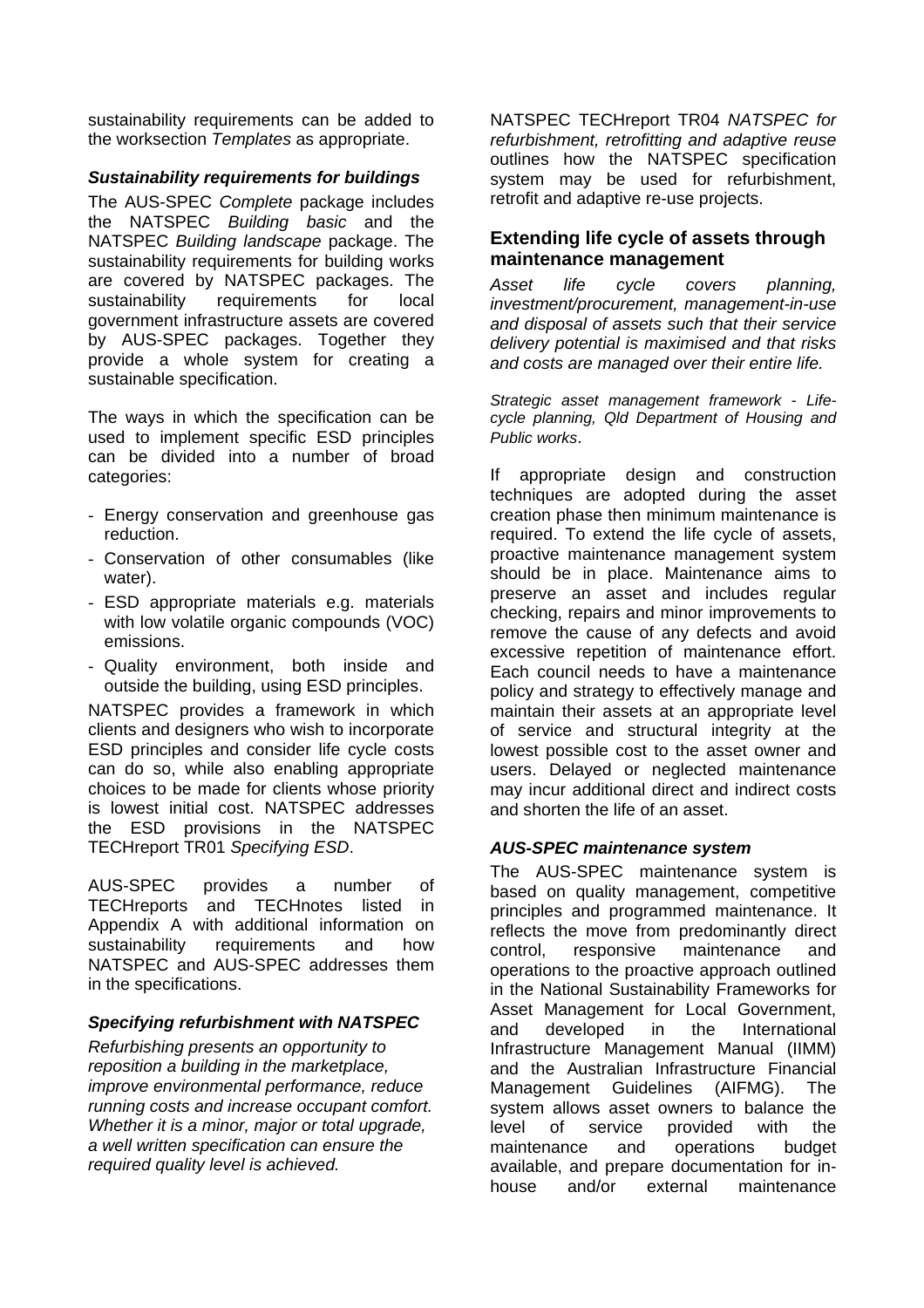contracts. It includes records of asset inspections, defects registers, programmed and prioritised works and periodic reports of completed works. These records and reports improve the maintenance history and asset inventory and also provide a defence against possible litigation.

#### *Asset maintenance plans*

The management of assets in AUS-SPEC is on an asset by asset basis. Each asset is managed against an Asset maintenance plan that defines the activities required by that asset, includes maintenance, refurbishments, and ultimate replacement and is the heart of the asset management process. Each of these activities has an associated expected cost. Therefore, the Asset maintenance plan is both an activity plan and a financial plan. Asset maintenance plans are routinely updated through ongoing condition monitoring and become increasingly accurate.

Asset maintenance plans are defined by time period and, when combined, provide a financial plan for all asset-related activities at an organisation level that looks forward many years. This financial plan supports both short-term budgeting and long-term financial planning processes.

These asset plans are also the primary keys to the substantial savings available from asset management. Asset management depends on continuous measurement, feedback, and updating of asset plans. The level of effort involved in allocating costs to specific assets, tracking these costs, assessing asset conditions, and updating asset plans and asset-related activities is far from trivial. Asset management assists in organising resources responsible for procurement decisions, IT systems, capital management, and Operations & Maintenance (O&M). Engineering, planning, finance, O&M, and information systems must work together cooperatively, on a day-to-day basis. A whole of council approach is essential so that everyone involved in the maintenance of different assets are aware of the asset maintenance and management requirements.

The benefits of asset maintenance plans:

- Improved regulatory compliance.

- More meaningful financial reporting.
- Increased system reliability.
- Long-term system integrity.
- Potentially, eligibility for federal infrastructure funding.
- Significant cost savings.

AUS-SPEC maintenance worksections cover routine, periodic and urgent maintenance for local government infrastructure assets. AUS-SPEC design and construction worksections can be incorporated into the documentation for projects requiring reconstruction and rehabilitation.

The AUS-SPEC maintenance system includes maintenance and operations of parks and recreations areas, buildings and facilities, road reserves and public utilities. See attached TECHnote GEN 018*, Using AUS-SPEC for asset maintenance*.

#### *Asset data collection*

Establishing an effective proactive maintenance system requires an inventory of all assets. The form and type of data required by the AUS-SPEC maintenance system is consistent with Pavement Management Systems (PMS) and Maintenance Management Systems (MMS).

Specialised systems and technology can also be used for data collection e.g. GIS, digital photography, GPS equipment and satellite navigation, mobile communications and electronic data acquisition equipment. These systems provide several benefits for efficient and improved means of data collection for maintenance purposes.

#### *Application of the AUS–SPEC Maintenance System*

The critical elements of the AUS-SPEC Maintenance Plan are the Maintenance Defects Register (MDR), Recording Levels and Response Times. The MDR drives the maintenance system. The nominated Response Times are resource dependent. Response Times and Compulsory Intervention Levels are the key factors that impact the maintenance budget and can be edited to suit the project and asset owner.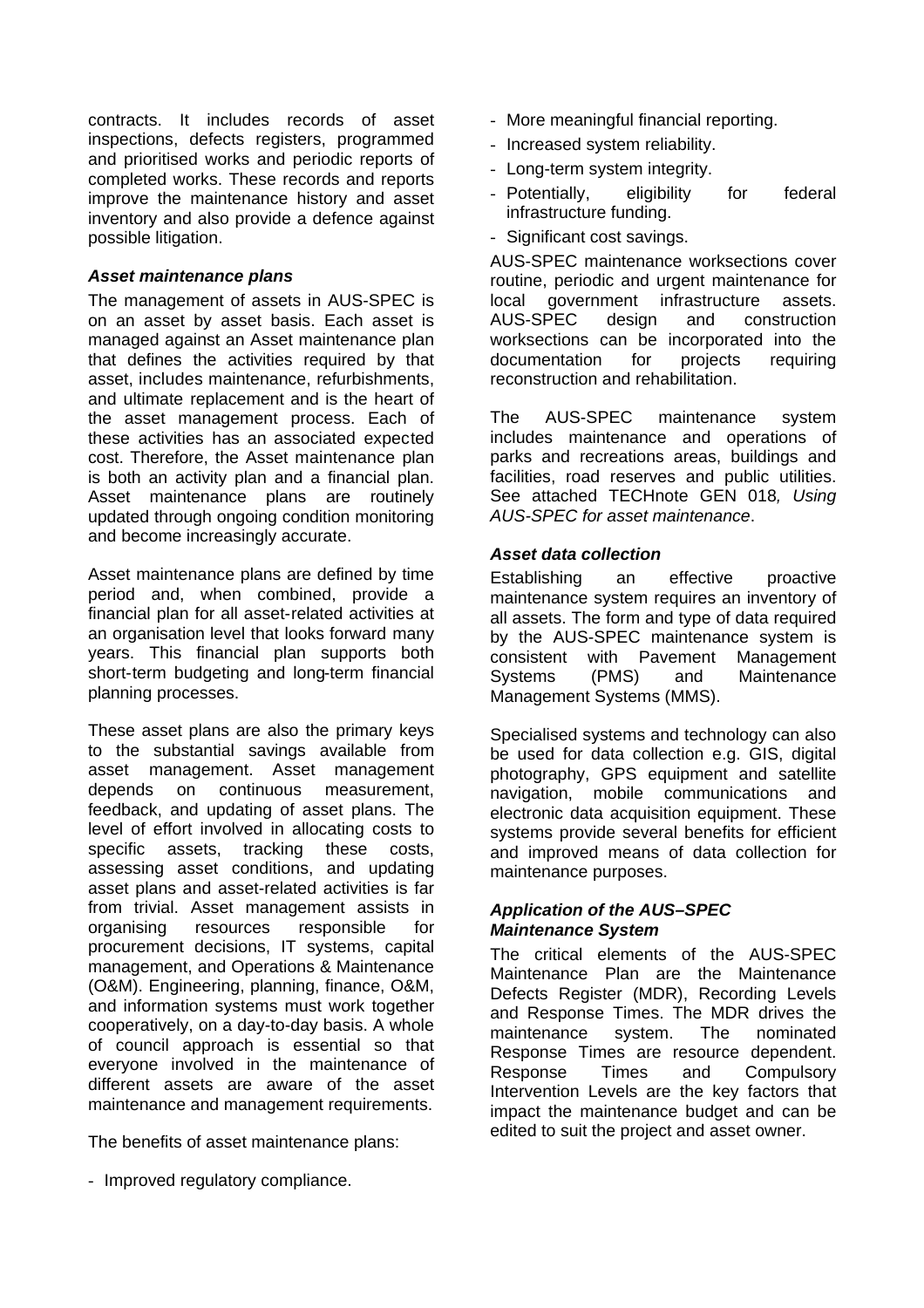Upon reaching a nominated Recording Level a defect is recorded on the MDR and is either rectified or scheduled for rectification within the given Response Time. This provides the asset owner with data which indicates:

- Current condition of the assets.
- Specific maintenance activities required.
- Amount of work required to bring the asset to an acceptable standard.

The asset owner is also able to:

- Track the condition of defects with time.
- Estimate the total cost to repair all defects.
- Rank projects for capital works.

#### **Climate change – a future challenge**

Climate change is the most significant sustainability challenge we face today and has significant potential to disrupt or damage existing and future infrastructure.

Following the release of the Intergovernmental Panel on Climate Change's (IPCC) Fifth Assessment Report, *Climate Change 2014: Impacts, Adaptation, and Vulnerability*, Alex Baitch, Ex-President, Engineers Australia, commented that *Australia has assets worth over \$200 billion in coastal areas that support the livelihoods of 85% of the community, saying that as a nation, "we should be designing those assets to withstand the climate of the future not the climate of the past."* 

*Some 560 Councils in Australia are responsible for the management of a range of assets worth \$212 billion. Most of the assets have a life span of more than 50 years and will be affected by climate change.* 

If sustainable practices are integrated into the life cycle of an asset, they provide numerous benefits to the environment, including reduced water, energy and resource consumption and fewer emissions that contribute to climate change.

The adaptation measures for climate change include:

- Structural measures including the analysis of infrastructure failures, regular infrastructure maintenance and retrofitting of existing assets.

- Non-structural measures including changes to contracts, planning instruments and policy, implementing disaster management planning.

The principal materials used in the construction of Council owned assets such as stormwater drains, roads and buildings are concrete, steel and bitumen. Climate change may increase salt concentration in the coastal environment due to gradual sea level rise or more frequent and severe storm surges, as a result concrete and steel structures may experience higher deterioration rates. This may cause the asset to deteriorate and shorten the design life, affect the level of service and require alterations to the maintenance schedules.

*Climate Adaptation Manual for Local Government – Embedding resilience to climate change Volume 2,* provides a range of models for embedding climate resilience in local government. The case studies provide examples from councils leading the way in climate adaptation and embedding activities for climate change within different functional areas e.g. asset management, maintenance contracts, procurement etc. Some case studies in the manual reflect how councils using the AUS-SPEC documents have embedded the climate change requirements in their maintenance contract documentation.

#### **Conclusion**

AUS-SPEC enables sustainability aspects to be embedded in the design decisions, construction and maintenance of community assets. AUS-SPEC specifications are a system of *Templates* and supporting information used by local government for the life cycle management of assets.

AUS-SPEC supports Councils in improving the sustainability of their infrastructure assets in the following ways:

- Social: AUS-SPEC covers design, construction and maintenance of infrastructure to serve the communities by providing roads, public utilities, urban and open spaces and buildings.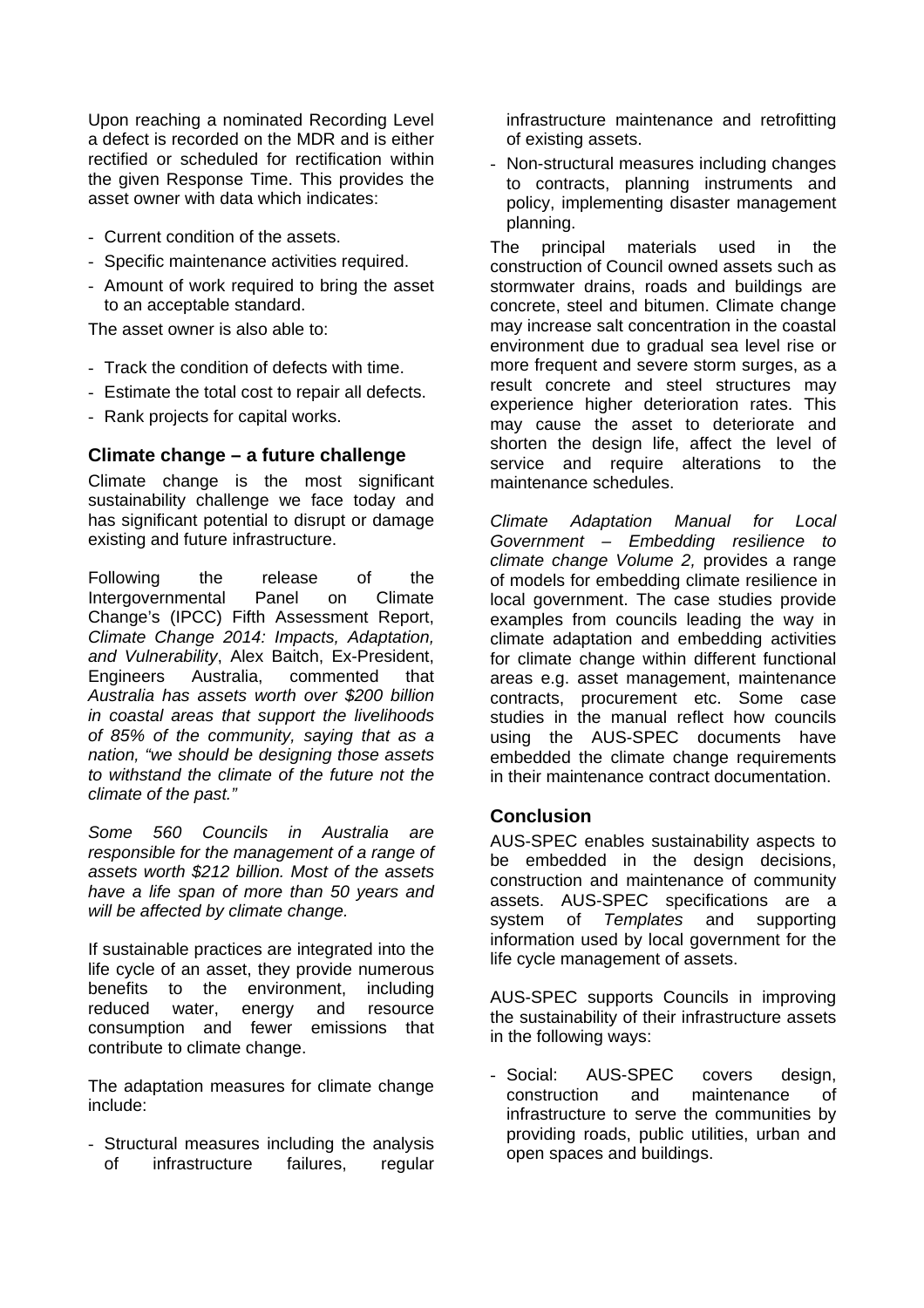- Ecological: AUS-SPEC is concerned with life cycle management of infrastructure by looking at the whole-of-life, rather than the parts.
- Economic: AUS-SPEC is a national specification system which promotes standardisation and consistency across Council areas and is aligned to the National Sustainability framework, IIMM and AIFMG.

AUS-SPEC maintenance system and the sustainability aspects embedded in the design, construction and asset maintenance *Templates* assist the councils in extending the life of their current as well as future infrastructure assets.

#### **References**

- 1. National Sustainability Council, *Sustainable Australia Report 2013, Conversations with the future*. Canberra: DSEWPaC, 2013.
- 2. Infrastructure Sustainability Council of Australia, *ISCA Update 2013*, pp 10-11.
- 3. Department for Business, Enterprise & Regulatory Reform, Construction Sector Unit (UK) in association with the Strategic Forum for Construction, *Strategy for Sustainable Construction (June 2008)*, page 14.
- 4. Department for Environment, Food & Rural Affairs (UK) (2006), *Procuring the Future Sustainable Recommendations from the Sustainable Procurement Task Force* page 10.
- 5. Wright Corporate Strategy (November 2007), The Blue Book – The Australian Waste Industry and Market Report, page 8.
- 6. Construction and demolition waste guide (2011) Recycling and Re-use across the supply chain

#### **Author Biography**



Nandini Mehta is the AUS-SPEC Manager at NATSPEC, publisher of the National Building Specification of Australia and has been responsible for the integration of AUS-SPEC specifications into the National Classification System. A civil/structural engineer by profession, she has been involved in the design and construction industry for over 20 years. Nandini joined NATSPEC, 10 years ago and has worked on various publications including TECHguides, TECHnotes and TECHreports, and has developed a number of new NATSPEC/AUS-SPEC specification worksections. Before joining NATSPEC she was a Design Engineer working in the Middle East on several prestigious projects in the UAE with many international organizations. She has a wide range of expertise in the construction of high rise buildings and civil works.

**Postal Address**: Nandini Mehta, Level 4, 217 Clarence Street, Sydney, NSW 2000 **E-mail**: nmehta@natspec.com.au

**Website:** www.natspec.com.au

- 7. Ben-Daya Mohamed et al. (2009) *Handbook of Maintenance Management and Engineering*, Springer –Verlag London Limited.
- 8. Alex Baitch, April 2014, *Journal of Engineers Australia*.
- 9. Balston, JM, Kellett, J, Wells, G, Li, S, Gray, A & Iankov, I 2013, *Quantifying the costs of climate change on local government assets*, National Climate Change Adaptation Research Facility.
- 10 CSIRO, 2007. *Climate Change in Australia: Technical report*.
- 11 NATSPEC TECHreport TR01 *Specifying ESD.*
- 12 NATSPEC TECHreport TR04 *Using NATSPEC for refurbishment and adaptive reuse.*
- 13. NATSPEC TECHreport TR06 *Procurement: past and present.*
- 14. AGIC/ISCA, 2011, *Guideline for climate change adaptation.*
- 15 Inglis, J., Whittaker, S., Dimitriadis, A. and Pillora, S. 2014. *Climate Adaptation Manual for Local Government – Embedding resilience to climate change*. Australian Centre of Excellence for Local Government, University of Technology, Sydney
- 16. AS ISO 55000-2014 *Asset management Overview, principles and terminology*.
- 17. AS ISO 55001-2014 *Asset management Management systems – Requirements.*
- 18. AS ISO 55002-2014 *Asset management Guidelines for the application of AS ISO 55001*.
- 19. V. Kenneth Harlow, Asset management: The life cycle approach.
- 20. QLD Department of Housing and Public Works (2010), *Life-Cycle Planning in Strategic Asset Management Framework Guidelines*.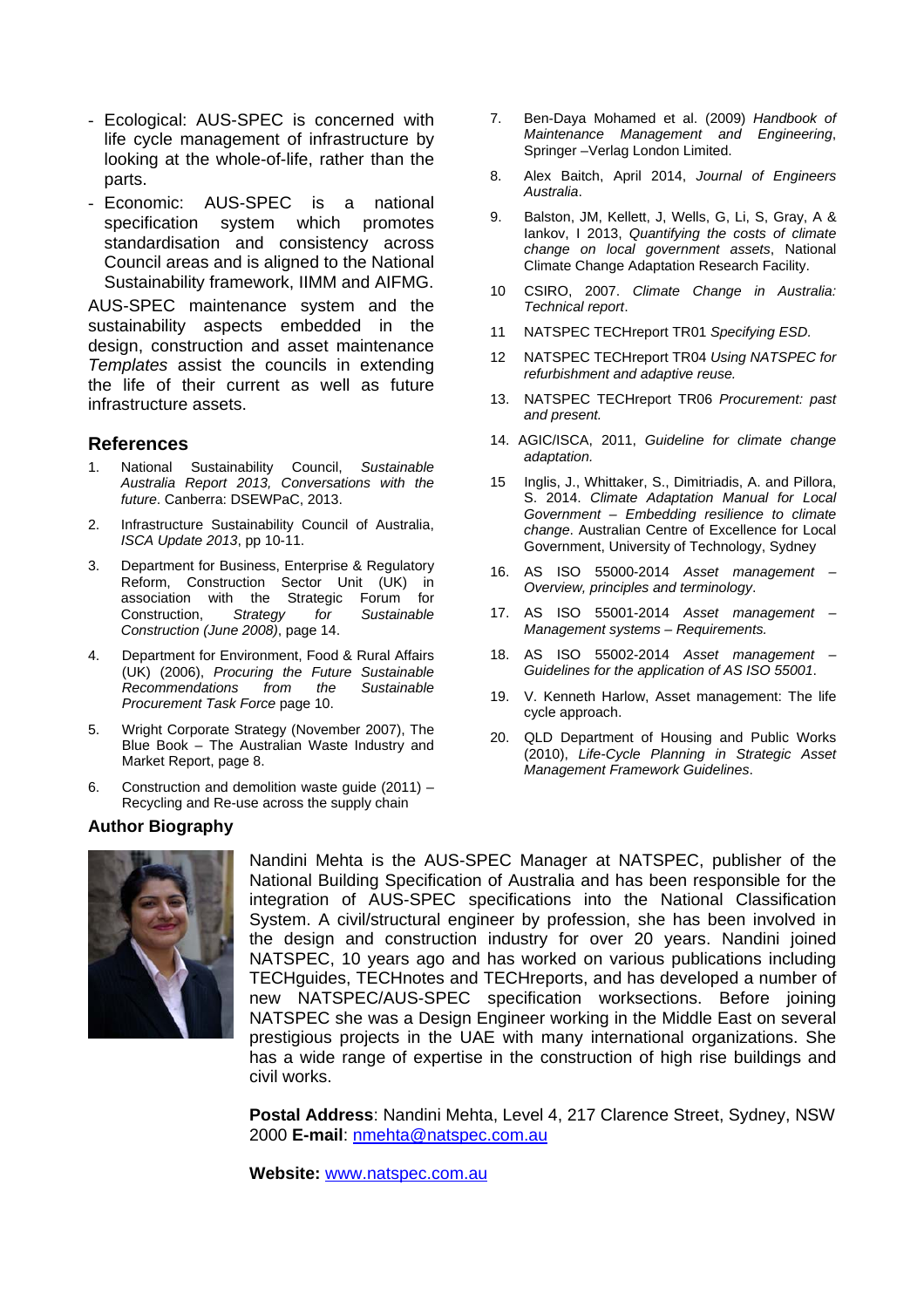## **Appendix A**

### *Publications covering maintenance requirements in AUS-SPEC:*

#### **TECHguides**

- TG 401 Guide to parks and open space maintenance system and documentation
- TG 403 Guide to buildings and facilities maintenance system and documentation
- TG 405 Guide to road reserve maintenance system and documentation

#### **TECHnotes**

- GEN 017 Using AUS-SPEC for asset management
- GEN 018 Using AUS-SPEC for asset maintenance

#### *Publications covering sustainability requirements in AUS-SPEC/NATSPEC:*  **TECHreports**

- TR01 Specifying ESD
- TR03 Specifying design and construct mechanical
- TR04 Using NATSPEC for refurbishment and adaptive reuse
- TR05 Selection and design of building IT systems
- TR06 Procurement: past and present
- TR07 Access for maintenance

#### **TECHnotes**

- GEN 020 Building commissioning
- DES 001 Slip resistance performance
- DES 002 Moisture content in timber
- DES 003 Fire hazard properties of insulation materials
- DES 004 Air, moisture and condensation
- DES 005 Preventing condensation on ducts and air handling
- DES 010 Atmospheric corrosivity categories for ferrous products
- DES 011 Rainwater harvesting
- DES 013 BCA Energy efficiency protocol and software for housing
- DES 014 Voluntary environmental rating schemes for buildings
- DES 015 BCA NCC Volume One Energy efficiency provisions
- DES 016 BCA NCC Volume Two Energy efficiency provisions
- DES 017 Selection of sealants
- DES 018 Bushfire protection
- DES 019 Pipe support spacing
- DES 020 Fire behaviour of building materials and assemblies
- DES 021 Site electricity supply
- DES 022 Microbial control
- DES 023 Mechanical services pipe and vessel insulation
- DES 024 Water sensitive urban design (WSUD)
- DES 025 Mechanical design and install HVAC checklist
- DES 026 Living walls and roofs
- DES 027 Impact sound insulation
- DES 028 Grass seeding and turfing
- DES 029 Native grass lawns
- DES 030 Seismic design actions on nonstructural components
- DES 031 Specifying R-Values
- PRO 001 CCA (copper chrome arsenate) treated timber
- PRO 002 Mineral wool
- PRO 003 Warranties for steel protective paint coatings
- PRO 004 Ceramic tile and adhesive selection
- PRO 005 Formaldehyde indoor air quality
- PRO 006 Glass types used in buildings